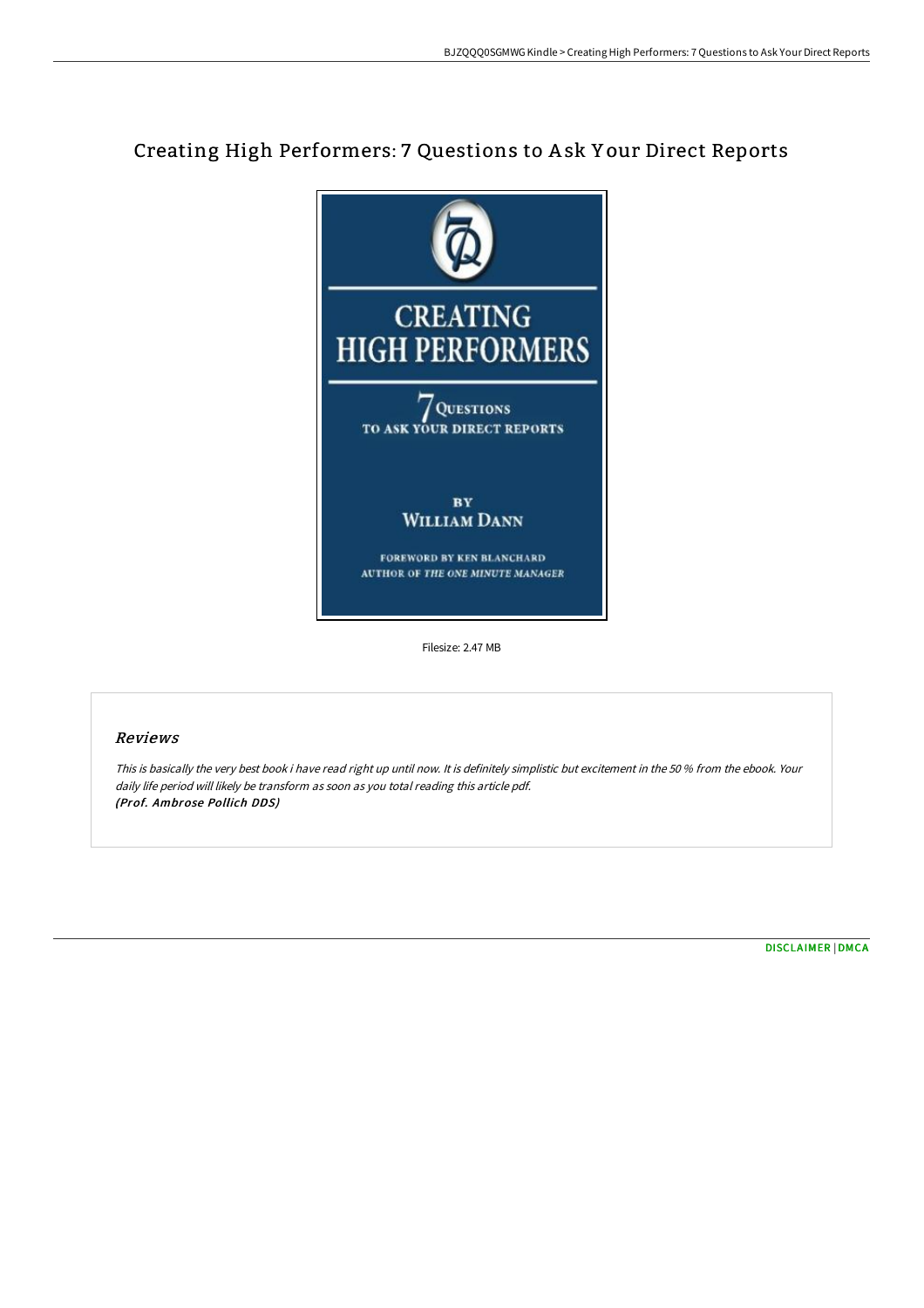## CREATING HIGH PERFORMERS: 7 QUESTIONS TO ASK YOUR DIRECT REPORTS



To read Creating High Performers: 7 Questions to Ask Your Direct Reports eBook, you should follow the link beneath and download the ebook or get access to additional information which might be relevant to CREATING HIGH PERFORMERS: 7 QUESTIONS TO ASK YOUR DIRECT REPORTS ebook.

Growth Press, LLC, United States, 2014. Paperback. Book Condition: New. 229 x 152 mm. Language: English . Brand New Book \*\*\*\*\* Print on Demand \*\*\*\*\*.In Creating High Performers, William Dann answers the question that consistently surfaced throughout his forty years of working with leaders: Have I done all I can to improve performance? Bill created 7 Questions as the foundation for a critical conversation to help end this dilemma for leaders and to provide certainty regarding what is needed to further advance the performance and morale of those they supervise. Each of the 7 Questions is examined through real life stories involving former employees who were either coached by or direct reports of the author. Included is how each question made a positive impact on both the employee s job performance and the author s leadership skills. Learn how to put them to work for you.

 $\mathbb{P}$ Read Creating High [Performer](http://techno-pub.tech/creating-high-performers-7-questions-to-ask-your.html)s: 7 Questions to Ask Your Direct Reports Online  $_{\rm PDF}$ Download PDF Creating High [Performer](http://techno-pub.tech/creating-high-performers-7-questions-to-ask-your.html)s: 7 Questions to Ask Your Direct Reports